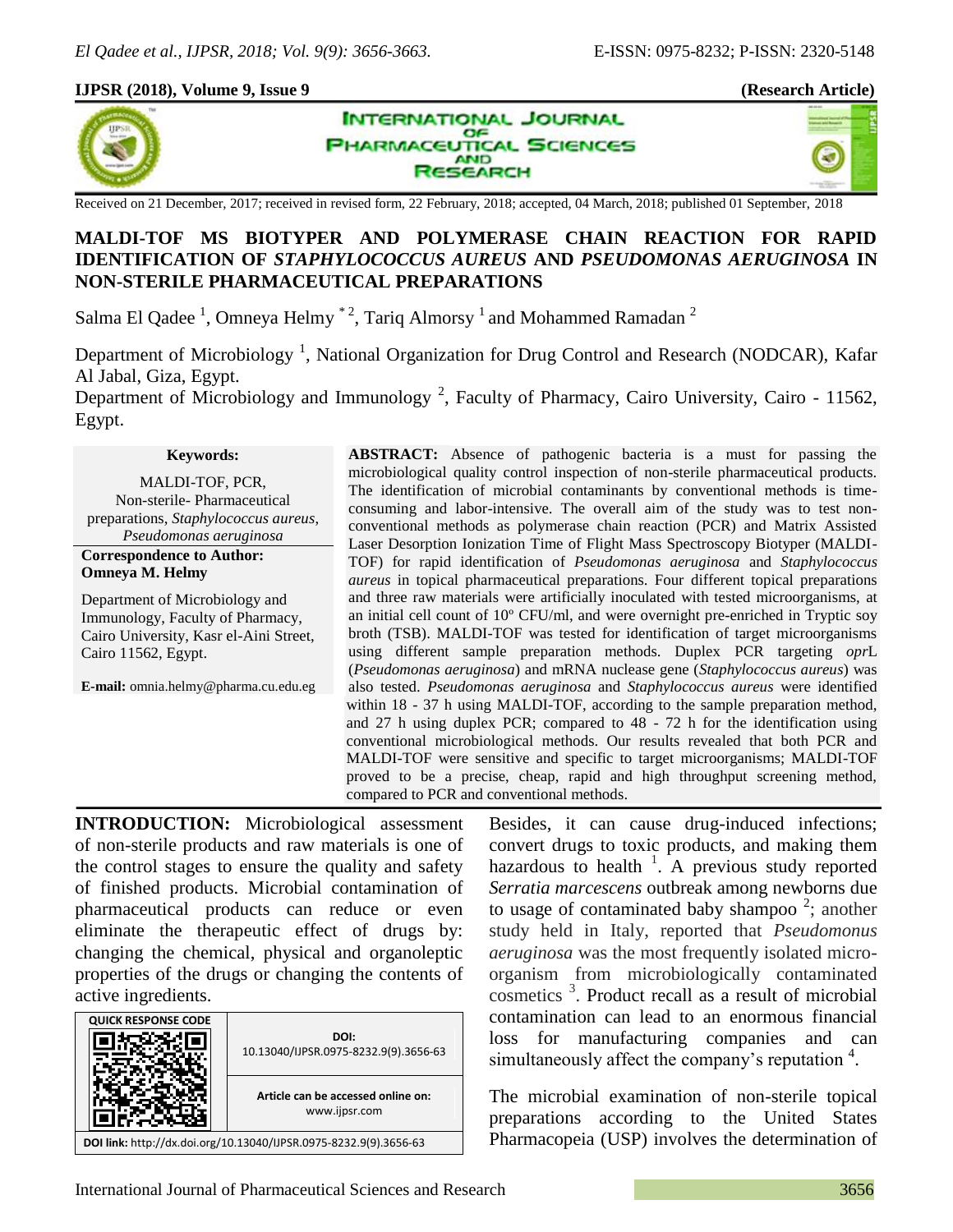total microbial, yeast and mold counts, and testing for the absence of *Pseudomonas aeruginosa* and Staphylococcus aureus <sup>5</sup>. Conventional methods require enumeration, isolation, and identification of microbial contaminants in finished products <sup>6</sup>. Alternative rapid methods for bacterial identification are becoming available; PCR has led to the development of improved, convenient, and reliable methods for microbial identification and surveillance  $\frac{7}{1}$ . Several studies highlighted the possible role of PCR in the pharmaceutical industry  $8 - 9$ .

MALDI-TOF is an emerging technology for microbial identification and diagnosis. In the last few years MALDI-TOF had many applications in clinical microbiology due to the speed of identification, ease of use and low cost per sample  $10 - 11$ ; however it has few applications in pharmaceutical industry  $12 - 13$ . Extensive research for the possible application of MALDI-TOF in microbiological quality control in pharmaceutical industry is needed.

The aim of the present study was to investigate the potential use of MALDI-TOF for the rapid identification of *Pseudomonas aeruginosa* and *Staphylococcus aureus* in topical pharmaceutical products and to compare to PCR and conventional methods regarding time, cost-effectiveness and ease of application.

# **MATERIAL AND METHODS:**

**Bacterial Strains:** The list of bacterial strains used in the study included: *Pseudomonas aeruginosa*  ATCC 9027*, Pseudomonas aeruginosa* ATCC 27853, *Staphylococcus aureus* ATCC 6538*, Staphylococcus aureus* ATCC 25293*, Bacillus cereus* ATCC 10876*, Bacillus subtilis* ATCC 6633*, Escherichia coli* ATCC 25922 and *Pseudomonas aeruginosa* isolates M1 & M2 (lab collection of Department of Microbiology & Immunology, Faculty of Pharmacy, Cairo University). An optical density curve was plotted for *Pseudomonas aeruginosa* ATCC 9027 and *Staphylococcus aureus* ATCC 6538, and serial dilutions with cell counts ranging from  $(10^{\circ}$  to  $10^{\circ})$  CFU/ml were prepared  $14$ .

**Artificial Inoculation of Finished Products and Raw Materials:** Four pharmaceutical formulations: cream, ointment, gel, and emulgel; three different raw materials: Gum, maize starch, and magnesium stearate were used in the study. Serial dilutions of *Staphylococcus aureus* ATCC 6538 and *Pseudomonas aeruginosa* ATCC 9027 ranging from  $(10^0 - 10^6)$  CFU/ml were prepared in TSB in case of raw materials, or TSB containing 0.5% lecithin and 4% tween 20 in case of finished products. The finished products and raw materials were added to TSB with a dilution factor 1:10 (USP 2011)  $<sup>5</sup>$ . The artificially inoculated samples</sup> were overnight incubated at 35 °C.

**Duplex PCR Identification of** *Staphylococcus aureus* **and** *Pseudomonas aeruginosa* **in Artificially Contaminated Finished Products and Raw Materials:** Genomic DNA extraction was performed using QIAmp DNA mini kit according to manufacturer's instructions (QIAGEN, USA). The amount of DNA in the extracts was measured using Qubit® 2.0 fluorometer (Thermo Fischer Scientific, USA). Primers targeting *opr*L for *Pseudomonas aeruginosa* (oprL-F 5'-CGC GCG TGC TGA TGC TCG TAT-3'; oprL-R 5'-GCG CGA GGA ACG TCA GGA CAC-3')<sup>7</sup> and mRNA nuclease gene for *Staphylococcus aureus* (mRNA-F 5' TTC GAA AGG ATA CGC AAA GA 3'; mRNA-R 5' TAG CCA AGC CTT GAC GAA CTA AAG C3') <sup>15</sup> were synthesized by Macrogen, USA.

PCR was carried out in a 50 μl reaction volume containing Emerald Amp GT PCR master mix (Takara, Japan) using primers' concentration of 0.2µM each and 2µl Genomic DNA in Gene AMP PCR System 9700 (Applied Biosystems, USA). PCR cycling parameters were denaturation at  $95^{\circ}$  C for 5 min, followed by 35 cycles:  $95^{\circ}$ C for 30 sec.,  $53.3^{\circ}$  C for 30 sec.,  $72^{\circ}$ C for 1 min, and a final extension at  $72^{\circ}$ C for 7 min. The amplified PCR products were separated by electrophoresis in 1.5% w/v agarose using 1X TAE buffer and visualized by staining with ethidium bromide. Fragment size was determined by comparison with 100 bp DNA Ladder (Sigma Aldrich, USA). The gel was examined and photographed under UV illumination<sup>16</sup>. PCR amplification products of oprL in *Pseudomonas aeruginosa* ATCC 9027, and *Pseudomonas aeruginosa* ATCC 27853; mRNA nuclease gene in *Staphylococcus aureus* ATCC 6538*,* and *Staphylococcus aureus* ATCC 25293 were purified by QIAquick PCR purification kit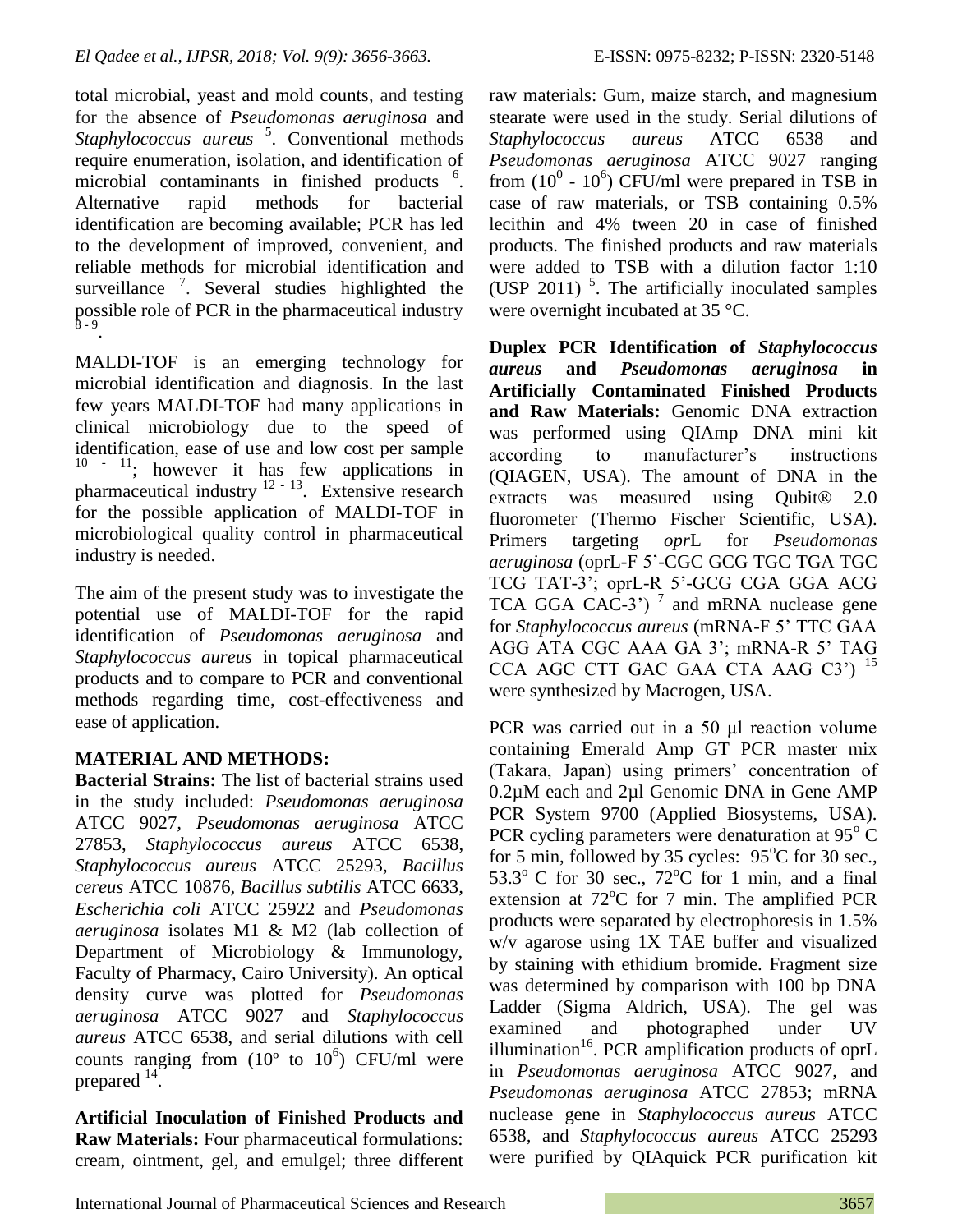according to manufacturer's instructions (QIAGEN, USA); the purified PCR products were sequenced by ABI 3730 xl DNA sequencer (Applied Biosystems, Foster City, CA). The detection of similarity searches for the nucleotide sequences was performed using BLASTN program (http://www.ncbi.nlm.nih.gov/blast).

The specificity of duplex PCR was evaluated using common pharmaceutical bacterial contaminants: *P. aeruginosa* ATCC 9027*, Pseudomonas aeruginosa*  ATCC 27853, *Staphylococcus aureus* ATCC 6538*, Staphylococcus aureus* ATCC 25293*, Bacillus cereus* ATCC 10876*, Bacillus subtilis* ATCC 6633*, Escherichia coli* ATCC 25922 and *Pseudomonas aeruginosa* isolates M1 & M2; the sensitivity of duplex PCR was also checked using artificially inoculated samples containing an initial bacterial count ranging from  $(10^{\circ} - 10^{\circ})$  CFU/ml, before and after the pre-enrichment step in TSB.

**MALDI TOF MS Biotyper Identification of**  *Pseudomonas aeruginosa* **and** *Staphylococcus aureus* **in Artificially Contaminated Finished Products and Raw Materials:** The identification of microorganisms by MALDI-TOF was performed using Microflex LT/SH (Bruker Daltonics, Germany), Flex control 3.19 and MALDI Biotyper 3.1 (MALDI-TOF 3.1) (Bruker Daltonics). Three methods were tested for sample preparation using MALDI TOF MS Biotyper: the Direct Transfer method, according to manufacturer's instructions (Bruker Daltonics, Germany), Formic acid extraction method  $(FA)^{11}$ , and a third method, we called the direct pellet method, according to Íñigo and co-workers (2016) with some modifications  $1^7$ .

In the direct pellet method, one ml of the overnight artificially inoculated broth of each sample was centrifuged at 13,000 rpm for 5 minutes, the supernatant was discarded, and the pellet was washed twice with HPLC grade water. The deposited cells were directly smeared on MALDI target plate, overlaid with one µl of alpha-cyano-4hydroxycinnamic acid matrix **(**HCCA) solution and allowed to dry.

In case of emulgel samples, filtration prior to centrifugation was performed to improve the quality of recovered pellets. All samples were done in duplicates.

The MALDI-TOF analyzed samples took scores ranging from 0-3 according to the consistency of identification as proposed by the manufacturer (Bruker Daltonics, Germany). Score  $\geq 2$  indicated secure precise identification to genus level, an intermediate score value  $[1.7 \leq \text{score} \geq 1.99]$ indicated probable identification to genus level and a score of less than 1.7 was considered unreliable identification. Analysis of samples with a score  $< 2$ , was repeated with few modifications including an extra washing step with HPLC grade water for the removal of any residual sample from the deposited pellet, and the application of the proper amount of biological material to target plates.

The ability of MALDI TOF MS Biotyper to identify mixed cultures of *Staphylococcus aureus* and *Pseudomonas aeruginosa* was validated using two sample preparation methods: FA method and direct pellet transfer method. The specificity of MALDI TOF MS Biotyper was tested using common pharmaceutical bacterial contaminants: *P. aeruginosa* ATCC 9027*, Pseudomonas aeruginosa*  ATCC 27853, *Staphylococcus aureus* ATCC 6538*, Staphylococcus aureus* ATCC 25293*, Bacillus cereus* ATCC 10876*, Bacillus subtilis* ATCC 6633*, Escherichia coli* ATCC 25922 and *Pseudomonas aeruginosa* isolates M1 & M2.

## **RESULTS:**

**Identification of Pharmaceutical Contaminants in Finished Products and Raw Materials Using duplex PCR:** PCR products of the expected band size of 461 bp for *Staphylococcus aureus* (mRNA nuclease) and 709 bp for *Pseudomonas aeruginosa*  (*opr*L) were detected. Duplex PCR successfully detected the co-presence of both pathogens as shown in **Fig. 1**. Prior to the pre-enrichment step, no bands were observed with the artificially inoculated samples; on the other hand, both microorganisms were detected at an initial cell count of  $10^0$  CFU/ ml or g sample after the preenrichment step. No interference or cross-reactivity was observed during testing the specificity of duplex PCR to identify different strains of *Staphylococcus aureus* and *Pseudomonas aeruginosa*, or other possible pharmaceutical contaminants. The total time required for bacterial identification was reduced to 27 H and vary depending on the number of samples. The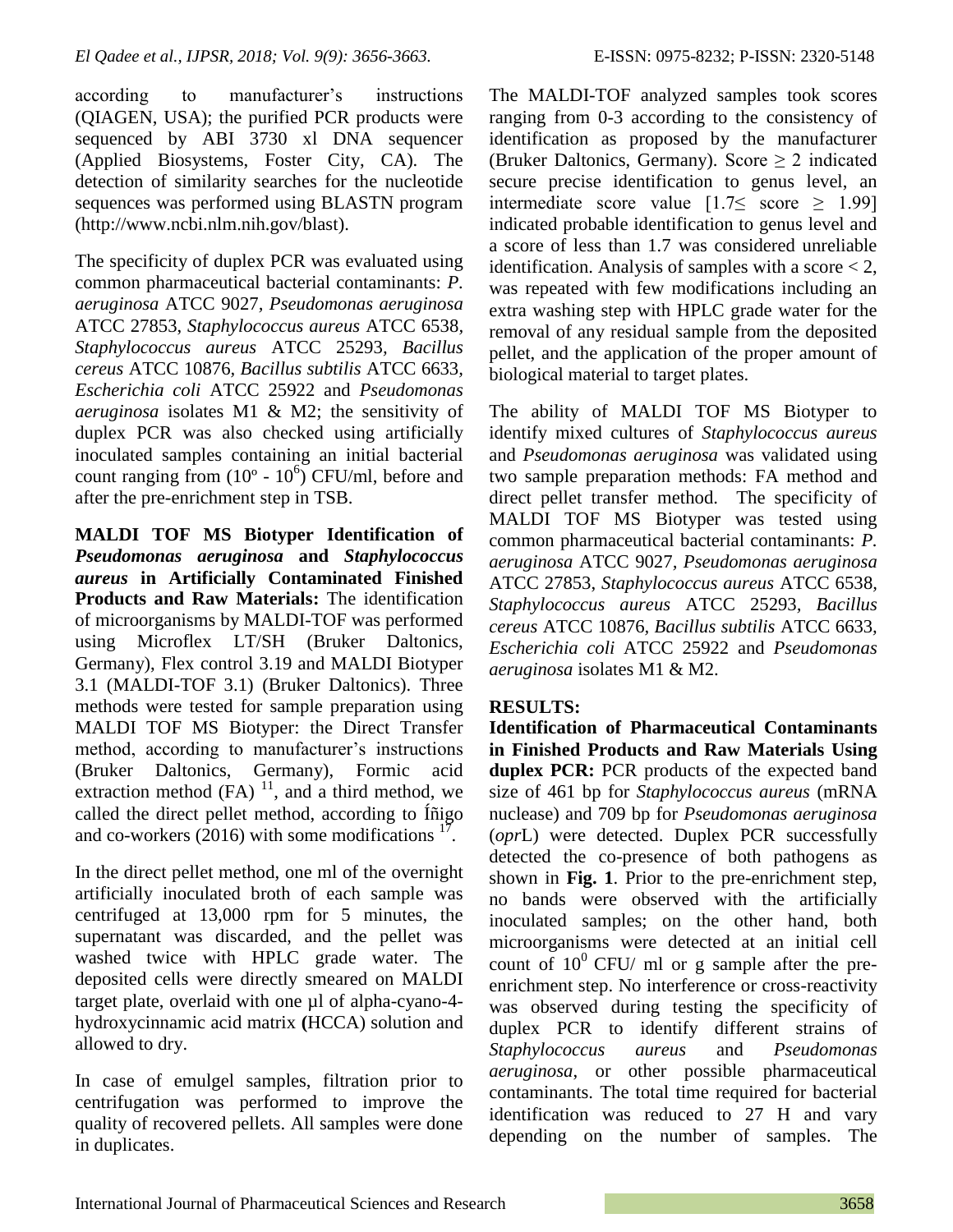sequenced products were deposited in the GenBank under accession numbers: MG652364-MG652367.



**FIG. 1: AGAROSE GEL OF PCR AMPLIFICATION OF mRNA NUCLEASE FOR** *STAPHYLOCOCCUS AUREUS* **AND**  *opr***L FOR** *PSEUDOMONAS AERUGINOSA* **USING QIAmp DNA MINIKIT**

Lane 1: 100 bp DNA Ladder ranging from 100 to 1000 bp

Lane 2-8: Artificially inoculated different pharmaceutical finished products and raw materials with mixed inoculums of both organisms: Cream, Emulgel, Ointment, Gel, Gum, Mg Stearate, Maize starch

**Identification of Pharmaceutical Contaminants in Finished Products and Raw Materials Using MALDI-TOF:** Seven different samples including finished preparations and raw materials were artificially inoculated with the tested microorganisms, at cell count ranging from  $(10^{\circ} - 10^{\circ})$ CFU/ml, and tested for the presence of microorganisms using MALDI-TOF before and after the pre-enrichment step. No reliable results were obtained by MALDI-TOF prior to the preenrichment step. In this study, MALDI-TOF was used to identify the contaminant in 42 artificially inoculated, with a single bacterial contaminant, samples. Following the pre-enrichment step: 85.7%  $(36/42)$ , 14.2%  $(6/42)$ , 0% of samples scored  $>2$ ,  $(1.7 < x < 1.9)$ , and less than 1.7, respectively, as shown in **Table 1**. It was observed that the incidence of a score below 2 was the least with the FA extraction method (0.02%, 1/42), and the highest with the Direct Pellet Transfer (0.095%, 4/42).

#### **TABLE 1: SCORE VALUES OF MALDI TOF BIOTYPER IDENTIFICATION OF** *PSEUDOMONAS AERUGINOSA* **ATCC 9027 AND** *STAPHYLOCOCCUS AUREUS* **ATCC 6538 AS SINGLE CONTAMINANTS IN ARTIFICIALLY CONTAMINATED SAMPLES USING DIFFERENT SAMPLE PREPARATION METHODS**

| <b>Tested strains</b> | <b>Sample preparation</b> | Score value |                 |         |
|-----------------------|---------------------------|-------------|-----------------|---------|
|                       | method                    | x > 2       | 1.7 < x < 1.9   | x < 1.7 |
| Pseudomonus           | Formic acid extraction    | 7/7         | 0/7             | 0/7     |
| aeruginosa            | Direct transfer           | 7/7         | 0/7             | 0/7     |
| <b>ATCC 9027</b>      | Direct pellet transfer    | 5/7         | $2/7^{*}a$      | 0/7     |
| Staphylococcus        | Formic acid extraction    | 6/7         | $1/7*^{b}$      | 0/7     |
| aureus ATCC           | Direct transfer           | 6/7         | $1/7^{\circ}$ c | 0/7     |
| 6538                  | Direct pellet transfer    | 5/7         | $2/7^{*d}$      | 0/7     |

\*<sup>a</sup>: Artificially inoculated samples were Gum & Mg stearate

\* b : Artificially inoculated sample was Gel

\* c : Artificially inoculated sample was Gum

\*<sup>d</sup>: Artificially inoculated samples were Ointment & Maize starch

The ability of MALDI-TOF to identify mixed cultures of *Staphylococcus aureus* and *Pseudomonas aeruginosa* in artificially inoculated samples was tested using two sample preparation methods: FA extraction method, and direct pellet method. Both methods could detect only one of the two pathogens present in mixed cultures. In only two samples MALDI-TOF was able to detect both microorganisms in the same sample, though the score of the second microorganism was below 1.69 and thus considered unreliable.

The time required for the detection of pharmaceutical contaminants using MALDI-TOF including the pre-enrichment step varied according to the sample preparation method from 18 - 37 h. The only method that could detect mixed contaminants in the same sample was the direct transfer from single colonies which required an additional isolation step on the respective solid medium, thus increasing the time for detection to approximately 37 h. MALDI-TOF was able to detect different strains of *Staphylococcus aureus*  and *Pseudomonas aeruginosa* and species of other possible pharmaceutical contaminants without interference with *Staphylococcus aureus* and *Pseudomonas aeruginosa* spectra.

A comparison of the time, cost, and steps involved in bacterial detection in pharmaceutical samples using conventional culture methods, PCR, and MALDI-TOF is shown in **Table 2**.

| TABLE 2: COMPARISON BETWEEN CONVENTIONAL, PCR AND |  |  |  |  |
|---------------------------------------------------|--|--|--|--|
| MALDI-TOF METHODS FOR THE DETECTION OF            |  |  |  |  |
| PHARMACEUTICAL MICROBIAL CONTAMINANTS IN TERMS    |  |  |  |  |
| OF TIME AND COST OF THE ASSAY                     |  |  |  |  |

| <b>Tested</b>       | Time of         | Cost/      | <b>Steps</b>             |
|---------------------|-----------------|------------|--------------------------|
| method              | assay           | sample     | involved                 |
| Conventional        | 48-72 h         | 0.169      | -Recovery on             |
| method              |                 | <b>USD</b> | selective/               |
|                     |                 |            | differential media       |
|                     |                 |            | -Biochemical/            |
|                     |                 |            | Microscopical analysis   |
| <b>PCR</b>          | 27h             | 1.69       | -Genomic DNA             |
|                     |                 | <b>USD</b> | extraction               |
|                     |                 |            | - DNA amplification      |
|                     |                 |            | - Gel electrophoresis    |
| <b>MALDI-TOF FA</b> | 19 <sub>h</sub> | 0.206      | -FA extraction step      |
|                     |                 | <b>USD</b> | -Sample plotting on      |
| Direct Transfer     |                 |            | target plate             |
|                     | 37 <sub>h</sub> | 0.206      | -Isolated colonies       |
| Direct pellet       |                 | <b>USD</b> | plotting on target plate |
|                     | 18 <sub>h</sub> | 0.206      | -Centrifugation/         |
|                     |                 | <b>USD</b> | washing of pellet        |
|                     |                 |            | -Sample plotting on      |
|                     |                 |            | target plate             |

FA: Formic acid extraction method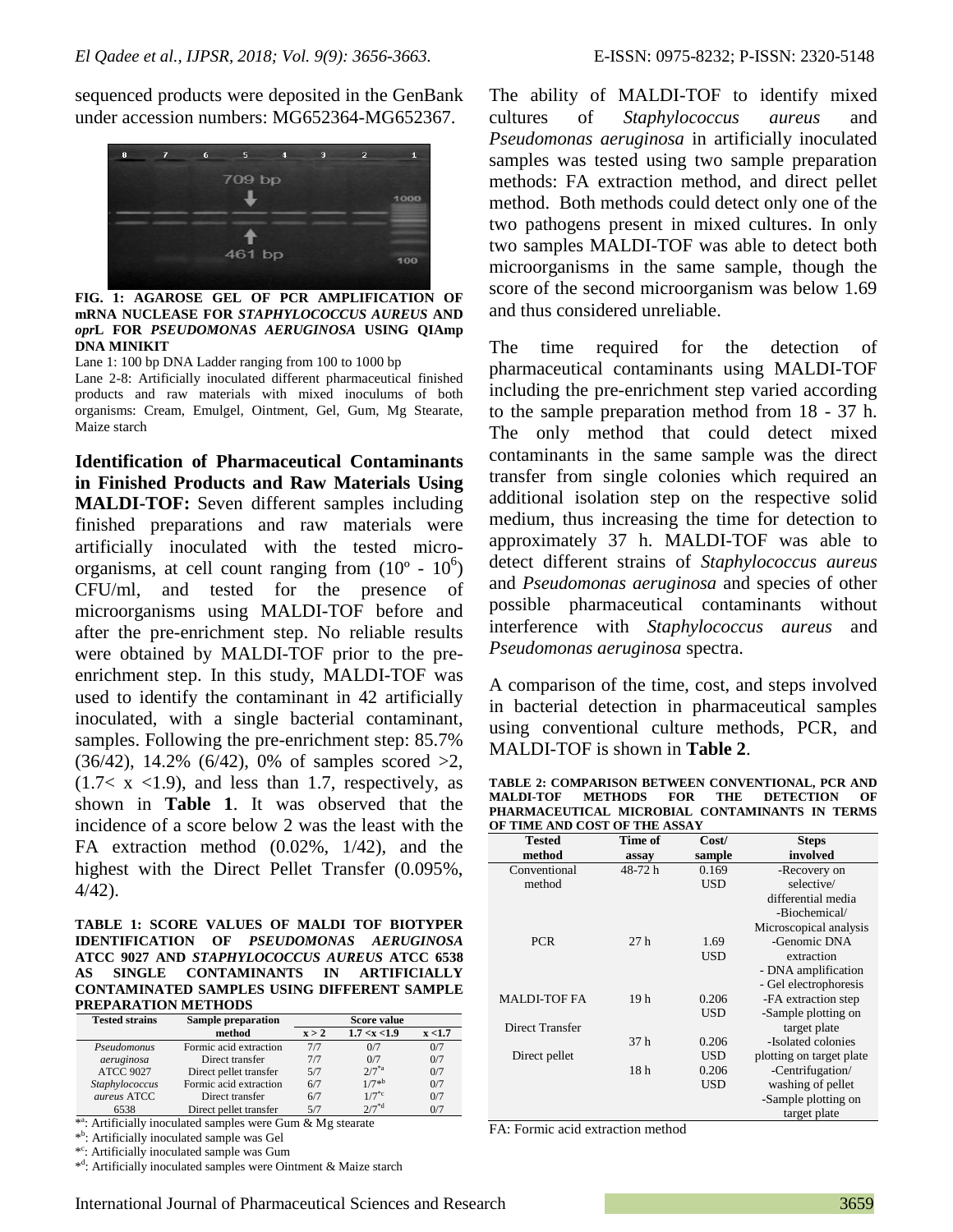**DISCUSSION:** Microbial contamination of pharmaceutical products is listed to be among the top ten reasons for product recall from markets. By using rapid methods for detection of objectionable microorganisms, it would be much easier for companies to implement corrective actions and avoid huge financial losses besides maintaining consumers' health. Different studies have been concerned with the development, validation, and application of rapid methods in the field of pharmaceutical microbiology<sup>7, 15, 18</sup>.

The main aim of this study was to detect *Staphylococcus aureus* and *Pseudomonas aeruginosa* in topical pharmaceutical products and raw materials using non-conventional methods including PCR and MALDI-TOF and to evaluate the time, cost-effectiveness, and ease of application of both approaches compared to conventional culture methods.

PCR has been accepted as a method for rapid detection of microbial contaminants in water, food and pharmaceutical samples  $15, 19 - 20$ . It can overcome many of the conventional methods drawbacks, most importantly the time consumption factor. The technique still faces few obstacles to be applied on regular bases in microbiological quality control in pharmaceutical industry. The most challenging obstacles are the availability and cost of different reagents required for various steps of PCR and the relative difficulty of application especially for beginners which might lead to contamination of DNA, although the automation of DNA extraction and PCR reaction preparation can overcome the second challenge at a higher cost  $2^1$ .

In the current study, PCR could identify the tested pathogens in artificially contaminated samples with an initial bio-burden of  $10^0$  CFU/ml or g, using QIAmp DNA mini kit. Karanam and coworkers (2008) used the phenol extraction method for DNA extraction and this gave accepted results<sup>7</sup>, although it was considered more tedious and inhibitory to PCR reactions in some cases  $15$ . Usage of mild lysis method for DNA extraction as described earlier in the study by Jimmenez and coworkers (1999) gave satisfactory results in the case of uniplex PCR, but the purified DNA yield using the QIAmp DNA mini kit gave better results <sup>6</sup>.

In our study, the total time required for the bacterial identification was reduced to 26 h and vary depending on the number of samples, and the method for DNA extraction. These results are comparable with previous studies that stated that the time required for microbial contaminants' detection could be reduced to  $27 - 30$  h <sup>6, 15</sup>. With mixed bacterial contaminants, our duplex PCR successfully indicated the presence of both pathogens with no observed interference or crossreactivity.

For the last few years MALDI-TOF technology has been in use for microbial identification; several studies reported the use of MALDI-TOF MS for microbial identification and strain typing in clinical isolates  $^{22}$ , epidemiological studies  $^{23}$  detection of water and food-borne pathogens  $24 - 25$ , detection of antibiotic resistance,  $^{26}$  and detection of blood and urinary tract pathogens  $17, 26$ . To the best of our knowledge, this is the first study on the possible application of MALDI TOF MS Biotyper in microbiological quality control in pharmaceutical industry.

In our study, two common sample preparation methods: the direct transfer method and FA method were used for MALDI-TOF detection of *Staphylococcus aureus* and *Pseudomonas aeruginosa* in artificially contaminated samples. The ability of FA extraction method to improve the results of bacterial identification was reported in several studies; the FA extraction method improved the results of bacterial identification by 2.3% for the non-correctly identified samples by the direct transfer method  $28$ , and increased the percent of bacterial identification to species level by  $30\%$  <sup>29</sup>. However, in the present study, no major differences were observed in the ability of both methods to identify the microbial contaminant to secure genus identification. Generally, application of FA extraction method for sample preparation from isolated colonies consumes more time and is usually used to improve the score of identification <sup>28</sup>. In our study, a third sample preparation method, the direct pellet transfer method, was tested; the incidence of "Probable genus identification" results with this method was higher than with the other two tested methods, though the microbial contaminant was correctly identified in all trials.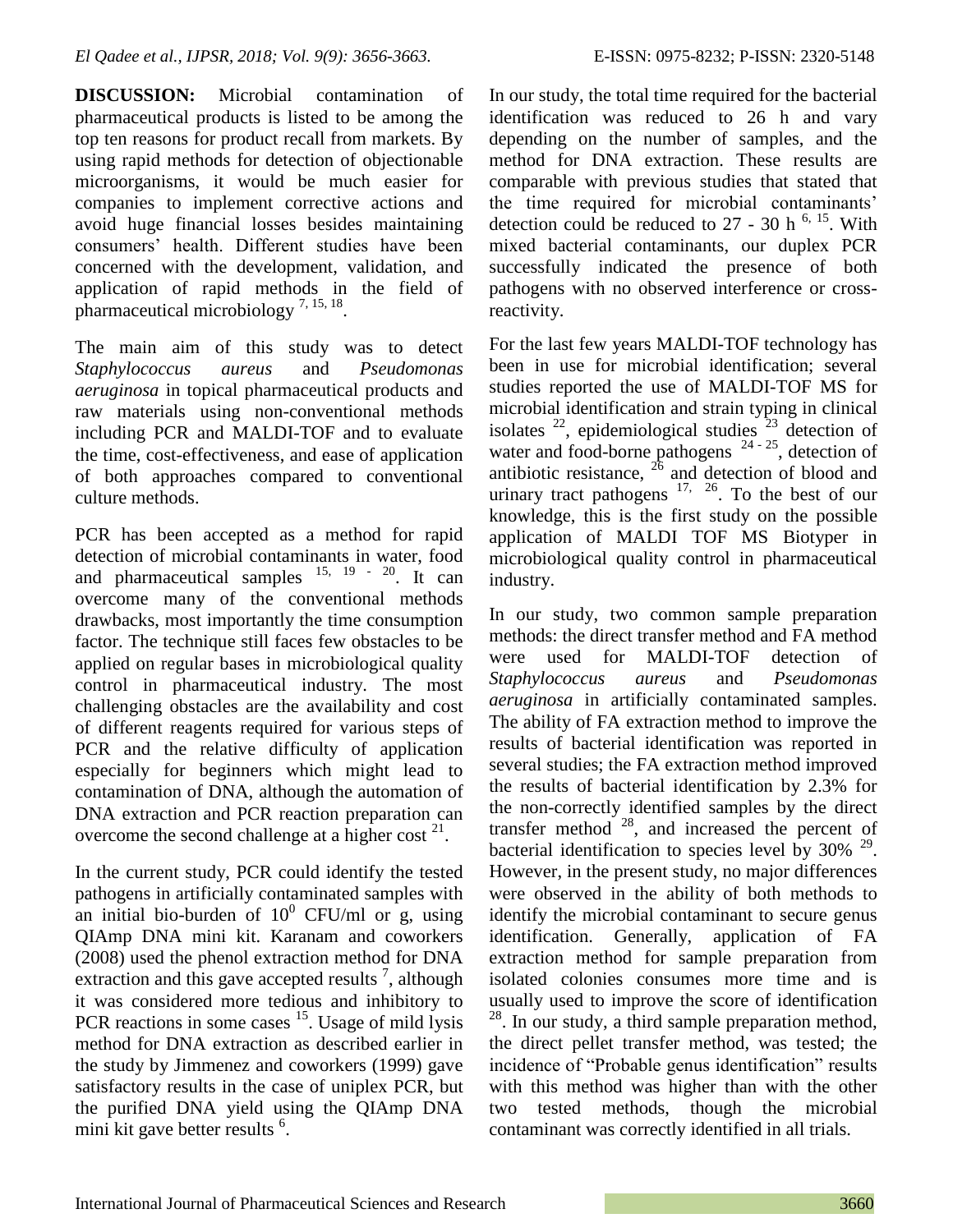However, the direct Pellet transfer method is considered the fastest, easiest and most costeffective one. The time required for bacterial identification was reduced with MALDI-TOF Biotyper to 18 h for the direct pellet transfer method, 19 h for FA extraction method and 37 h for direct colony transfer method.

In case of mixed bacterial cultures, FA and direct pellet transfer methods detected only one of the two present pathogens. It is worth mentioning that the detection of one pathogen is sufficient to reject the tested sample as per USP. The only method that could detect mixed contaminants is the direct transfer from single colonies, yet this requires additional colony isolation on the respective solid medium, thus increasing the time for detection to approximately 37 h. By improving sample preparation method and the detection algorithms by the manufacturer, the sensitivity of identification of mixed cultures could be improved  $11, 28, 30$ .

In this study, MALDI-TOF MS Biotyper was able to identify other possible pharmaceutical contaminants based on the characteristic peaks of MALDI spectra. The unique fingerprint of different strains provided a unique profile for differentiation based on the *m/z* value. It should be noted that the database of MALDI-TOF should be continuously improved and updated, this will in return help to increase its specificity and ability for microbial detection.

Our results showed that the pre-enrichment step was essential for the detection of microorganisms in both PCR and MALDI-TOF MS Biotyper. This may be attributed to the low level of the initial microbial count. The pre-enrichment step allows the multiplication of the number of indicator pathogens and thus increasing reaction sensitivity. The importance of enrichment for PCR was in  $\arccor$  dark accordance with previous recommendations  $^{31}$ .

The microbial detection limit in case of MALDI TOF MS varies from one microorganism to another and differs according to the nature of tested sample; secure MALDI TOF MS species identification scores for *Pseudomonas aeruginosa* in urine samples were observed with a bacterial count of  $5 \times 10^5$  CFU/ml  $^{28}$ , while secure species  $5\times10^5$  CFU/ml <sup>28</sup>, while secure species identification scores for *Staphylococcus aureus*, directly from milk samples, were detected with a minimal bacterial count  $\geq 10^6$  CFU/ml<sup>32</sup>.

In our study, lower scores of identification were recorded with *S. aureus* rather than *Pseudomonas aeruginosa* with the different tested sample preparation methods, as recorded in **Table 1**. Further studies should be conducted to test the effect of the nature of the pharmaceutical product and the microbial load, on the precise identification by MALDI TOF MS.

In our study, comparable results were obtained with MALDI-TOF and PCR; however MALDI-TOF showed some advantages over PCR in terms of the lower cost per sample, despite the high initial cost of the device that should be considered, the relative ease of implementation, the high throughput, the "all in one device" process and the high reproducibility of the process by performing the run-to-run Bacterial Test Standard (BTS) quality check before each run.

**CONCLUSION:** Optimization of MALDI-TOF to be used on an everyday basis can serve in establishing a solid ground for it to be applied on larger pace in pharmaceutical companies and drug research centers. This will consequently result in time, cost and effort saving and cope with the pharmaceutical market's high demands. In addition, further research should be done to improve its ability to detect mixed bacterial contaminants by improvement of the sample preparation method and device detection algorithms

**ACKNOWLEDGEMENT:** The authors would like to thank Mahmoud Younis, Technical support engineer and MTB trainer at Bruker Daltonics, for his technical support during this study.

## **CONFLICT OF INTEREST:** None to declare.

## **REFERENCES:**

- 1. Ratajczak M, Kubicka MM, Kamińska D, Sawicka P and Długaszewska J: Microbiological quality of non-sterile pharmaceutical products. Saudi Pharmaceutical Journal 2015; 23(3): 303-307.
- 2. Madani TA, Alsaedi S, James L, Eldeek BS, Jiman-Fatani AA, Alawi MM, Marwan D, Cudal M, Macapagal M, Bahlas R and Farouq M: Serratia marcescenscontaminated baby shampoo causing an outbreak among newborns at King Abdulaziz University Hospital, Jeddah,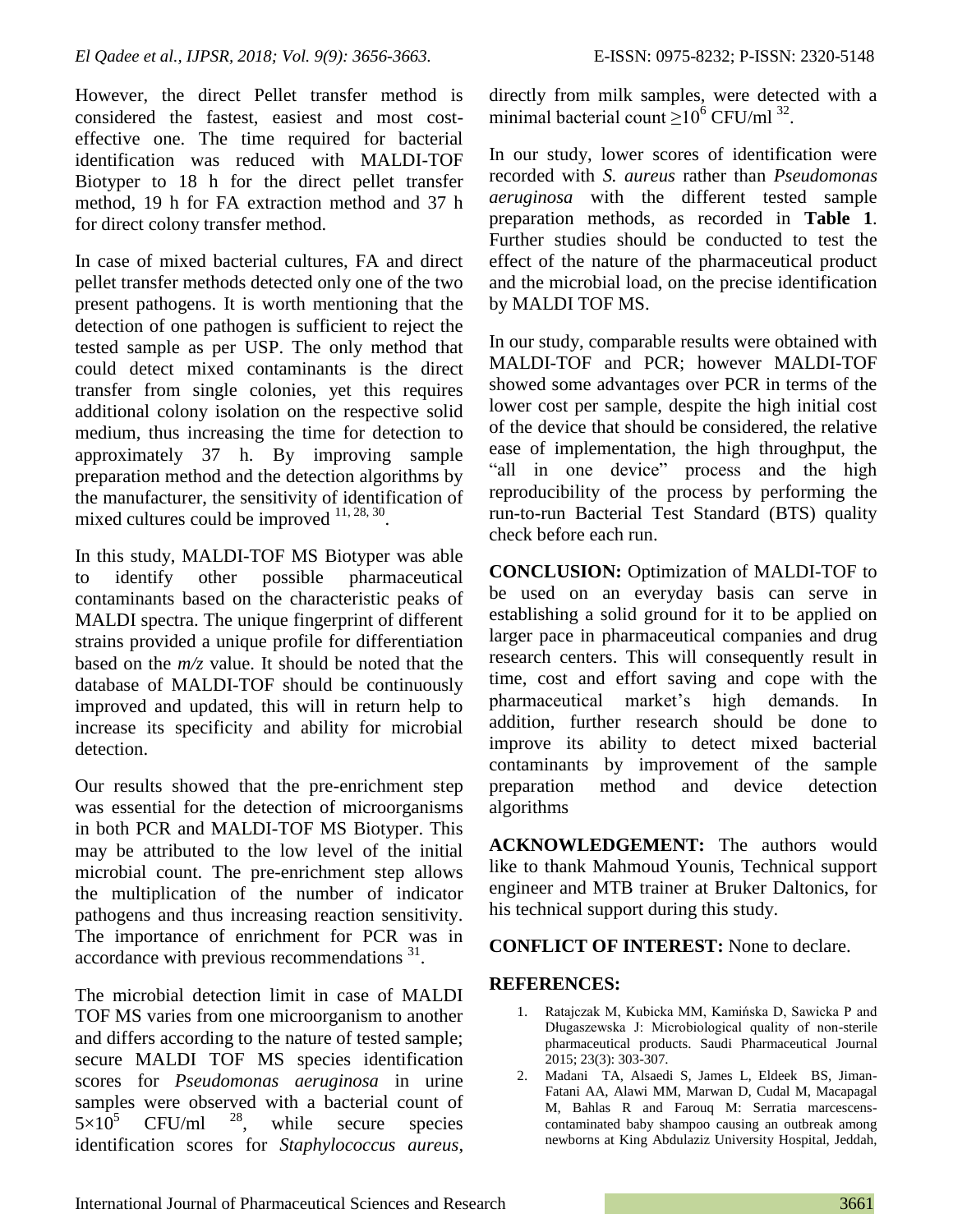Saudi Arabia. Journal of Hospital Infection 2011; 78(1): 16-19.

- 3. Neza E and Centini M: Microbiologically contaminated and over-preserved cosmetic products according Rapex 2008-2014. Cosmetics 2016; 3(1): 3-13.
- 4. Nagaich U and Sadhna D: Drug recall: an incubus for pharmaceutical companies and most serious drug recall of history. International Journal of Pharmaceutical Investigation 2015; 5(1): 13.
- 5. U.S. Pharmacopoeia-National Formulary [USP 38 NF 33]. Volume 1. Rockville, MD: United States Pharmacopeial Convention, Inc; 2015 [1111] Microbiological Examination of Non sterile Products: Acceptance Criteria for Pharmaceutical Preparations and Substances for Pharmaceutical Use; 1176.
- 6. Jimenez L, Ignar R, Smalls S, Grech P, Hamilton J, Bosko Y and English D: Molecular detection of bacterial indicators in cosmetic/pharmaceuticals and raw materials. Journal of Industrial Microbiology and Biotechnology 1999; 22(2): 93-95.
- 7. Karanam VR, Reddy HP, Subba Raju BV, Rao JC, Kavikishore PB and Vijayalakshmi M: Detection of indicator pathogens from pharmaceutical finished products and raw materials using multiplex PCR and comparison with conventional microbiological methods. Journal of Industrial Microbiology and Biotechnology 2008; 35(9): 1007-1018.
- 8. Al-Aboody MS: Review on Application of Nucleic Acid Amplification Techniques in Pharmaceutical Products Analysis. Journal of Applied Pharmaceutical Science, 2015; 5(12): 154-158.
- 9. Zeitoun H, Kassem M, Raafat D, Abou Shlieb H and Fanaki N: Microbiological testing of pharmaceuticals and cosmetics in Egypt. BMC microbiology 2015; 15(1): 275- 287.
- 10. Singhal N, Kumar M and Virdi JS: MALDI-TOF MS in clinical parasitology: applications, constraints and prospects. Parasitology. 2016; 143(12): 1491-1500.
- 11. Bizzini A, Durussel C, Bille J, Greub G and Prod'hom G: Performance of matrix-assisted laser desorption ionizationtime of flight mass spectrometry for identification of bacterial strains routinely isolated in a clinical microbiology laboratory. Journal of Clinical Microbiology 2010; 48(5):1549-1554.
- 12. Turker SD, Dunn WB and Wilkie J: MALDI-MS of drugs: Profiling, imaging, and steps towards quantitative analysis. Applied Spectroscopy Reviews. 2017; 52(1): 73-99.
- 13. van Kampen JJ, Burgers PC, de Groot R and Luider TM: Qualitative and quantitative analysis of pharmaceutical compounds by MALDI-TOF mass spectrometry. Analytical Chemistry, American Chemical Society. 2006; 78(15): 5403-5411.
- 14. Sanders ER: Aseptic laboratory techniques: plating methods. Journal of visualized experiments 2012; 11(63): e3064.
- 15. Ragheb SM, Yassin AS and Amin MA: The application of uniplex, duplex, and multiplex PCR for the absence of specified microorganism testing of pharmaceutical excipients and drug products. PDA Journal of Pharmaceutical Science and Technology 2012; 66(4): 307- 317.
- 16. Davies LG, Dibner MD, and Battey JF: Basic Methods in Molecular Biology. Elsevier Science Publishing Co. 2012: 58-62
- 17. Íñigo M, Coello A, Fernández-Rivas G, Rivaya B, Hidalgo J, Quesada MD and Ausina V: Direct identification of urinary tract pathogens from urine samples, combining

urine screening methods and matrix-assisted laser desorption ionization-time of flight mass spectrometry. Journal of Clinical Microbiology 2016; 54(4): 988-993.

- 18. Sandle T: Microbiological Identification with MALDI-TOF MS/ IVT. Journal of Validation Technology 2015; 21(3): 1-10.
- 19. Ashbolt NJ: Microbial contamination of drinking water and human health from community water systems. Current Environmental Health Report 2015; 2(1): 95-106.
- 20. Ahmed OB, Asghar AH, Abd El-Rahim IH and Hegazy AI: Detection of Salmonella in Food Samples by Culture and Polymerase Chain Reaction Methods. Journal of Bacteriology and Parasitology 2014; 5:187
- 21. Brownlow RJ, Dagnall KE and Ames CE: A comparison of DNA collection and retrieval from two swab types (cotton and nylon flocked swab) when processed using three QIAGEN extraction methods. Journal of Forensic Sciences 2012; 57(3): 713-717.
- 22. Patel R: Matrix-assisted laser desorption ionization–time of flight mass spectrometry in clinical microbiology. Clinical infectious diseases 2013; 57(4): 564-572.
- 23. Muñoz-Bellido JL and González Buitrago JM: MALDI-TOF mass spectrometry in clinical microbiology. Current situation and future perspectives. Enfermedades Infecciosas Y Microbiologica Clinica 2013; 33: 369-371.
- 24. Sala-Comorera L, Vilaró C, Galofré B, Blanch AR and García-Aljaro C: Use of matrix-assisted laser desorption/ionization-time of flight (MALDI-TOF) mass spectrometry for bacterial monitoring in routine analysis at a drinking water treatment plant. International Journal of Hygiene and Environmental Health 2016; 219:577-584,
- 25. Sparbier K, Weller U, Boogen C and Kostrzewa M: Rapid detection of Salmonella sp by means of a combination of selective enrichment broth and MALDI-TOF MS. European Journal of Clinical Microbiology and Infectious Diseases. 2012; 31:767-73.
- 26. Maxson T, Taylor-Howell CL and Minogue TD: Semiquantitative MALDI-TOF for antimicrobial susceptibility testing in *Staphylococcus aureus*. PLoS One. 2017; 12 (8): e0183899.
- 27. Stevenson LG, Drake SK and Murray PR: Rapid identification of bacteria in positive blood culture broths by matrix-assisted laser desorption ionization–time of flight mass spectrometry. Journal of Clinical Microbiology 2010; 48: 444–447.
- 28. Ferreira L, Sánchez-Juanes F, González-Avila M, Cembrero-Fuciños D, Herrero-Hernández A, González-Buitrago JM and Muñoz-Bellido JL: Direct identification of urinary tract pathogens from urine samples by matrixassisted laser desorption ionization time of flight mass spectrometry. Journal of Clinical Microbiology 2010; 48: 2110-5.
- 29. Schulthess B, Bloemberg GV, Zbinden R, Böttger EC and Hombach M: Evaluation of the Bruker MALDI Biotyper for identification of Gram-positive rods–development of a diagnostic algorithm for the clinical laboratory. Journal of Clinical Microbiology 2014; 52(4):1089-97.
- 30. Mahé P, Arsac M, Chatellier S, Monnin V, Perrot N, Mailler S, Girard V, Ramjeet M, Surre J, Lacroix B, van Belkum A and Veyrieras JB: Automatic identification of mixed bacterial species fingerprints in a MALDI-TOF mass-spectrum. Bioinformatics 2014; 30(9):1280-1286.
- 31. Casey W, Muth H, Kirby J and Allen P: Use of nonselective pre-enrichment media for the recovery of enteric bacteria from pharmaceutical products. Pharmaceutical Technology 1998; 22(10): 114-118.